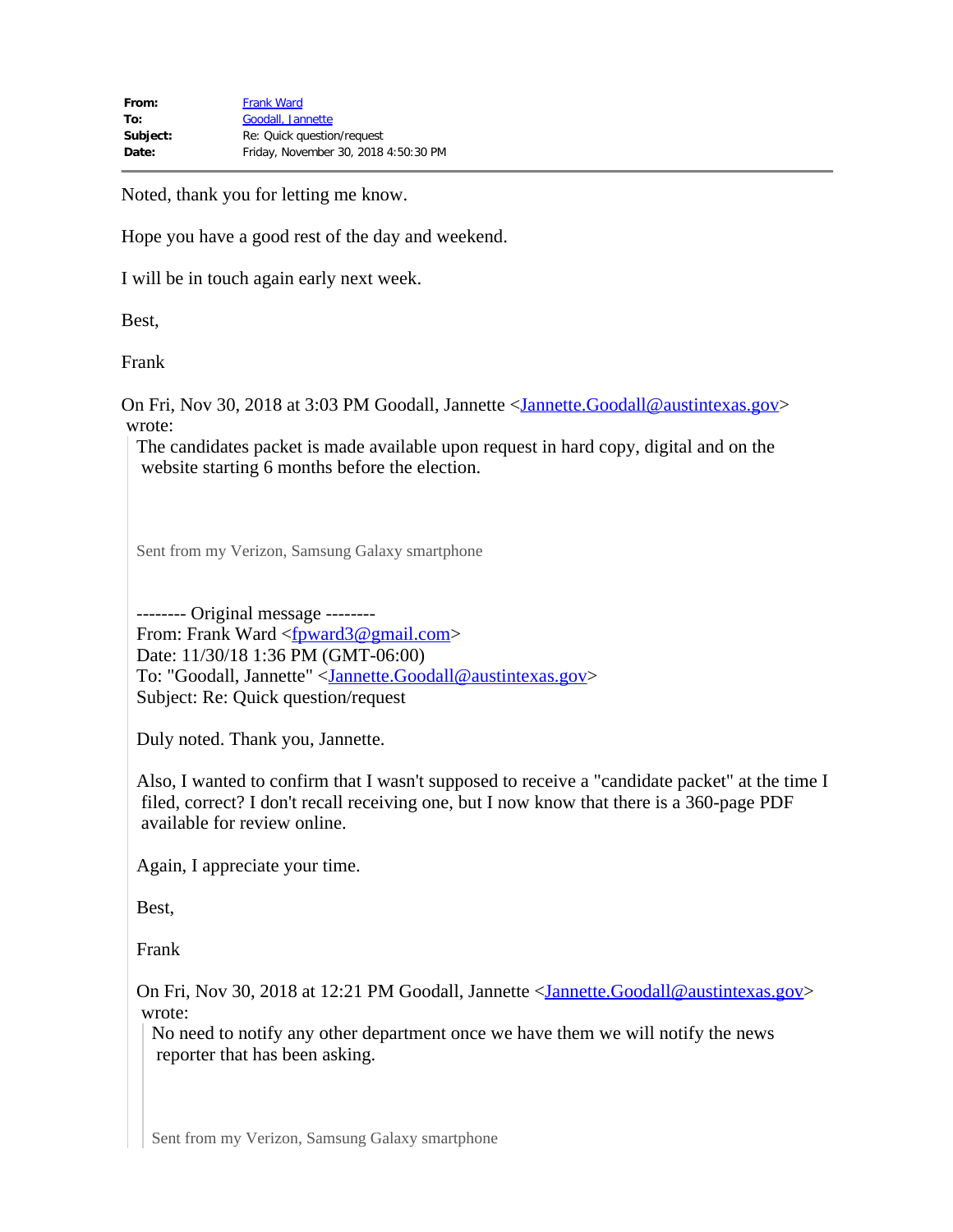-------- Original message -------- From: Frank Ward [<fpward3@gmail.com](mailto:fpward3@gmail.com)> Date: 11/30/18 10:24 AM (GMT-06:00) To: "Goodall, Jannette" <[Jannette.Goodall@austintexas.gov](mailto:Jannette.Goodall@austintexas.gov)> Subject: Re: Quick question/request

Thanks very much for the additional information and clarification, Jannette. I appreciate your time on this.

I will be working to get another SFI filed along with the PFS. Do I need to alert anyone (beyond you and your office) that I intend to get these forms filed as soon as possible?

I am committed to ensuring that my campaign is in total compliance with whatever requirements exist for City Council candidates.

Again, thanks for providing me the guidance you have.

Best,

Frank

On Fri, Nov 30, 2018 at 7:27 AM Goodall, Jannette <[Jannette.Goodall@austintexas.gov](mailto:Jannette.Goodall@austintexas.gov)> wrote:

Mr. Ward,

Yes, you did not file a Personal Financial Statement which is required. There are 2 separate forms: Personal Financial Statement (PFS) and the Statement of Financial Information (SFI). As a member of the Parks Board you would have filed a SFI. Board Members are not required to file the state form – the PFS. In addition, City Code only provides exemption for "incumbent candidates" from filing the SFI as a candidate. I confirmed with our Law Department that as a Board Member that while you did file a SFI the best approach as a candidate would be to refile that form since Board Members are not considered incumbent candidates. My recommendation would be to file both the PFS and the SFI.

The SFI can be found at:<http://www.austintexas.gov/edims/document.cfm?id=296165>

Both forms are required to be notarized. The Clerk's Office can notarize the documents if you prefer to come in person or you may have someone notarize them and email the notarized copy to me.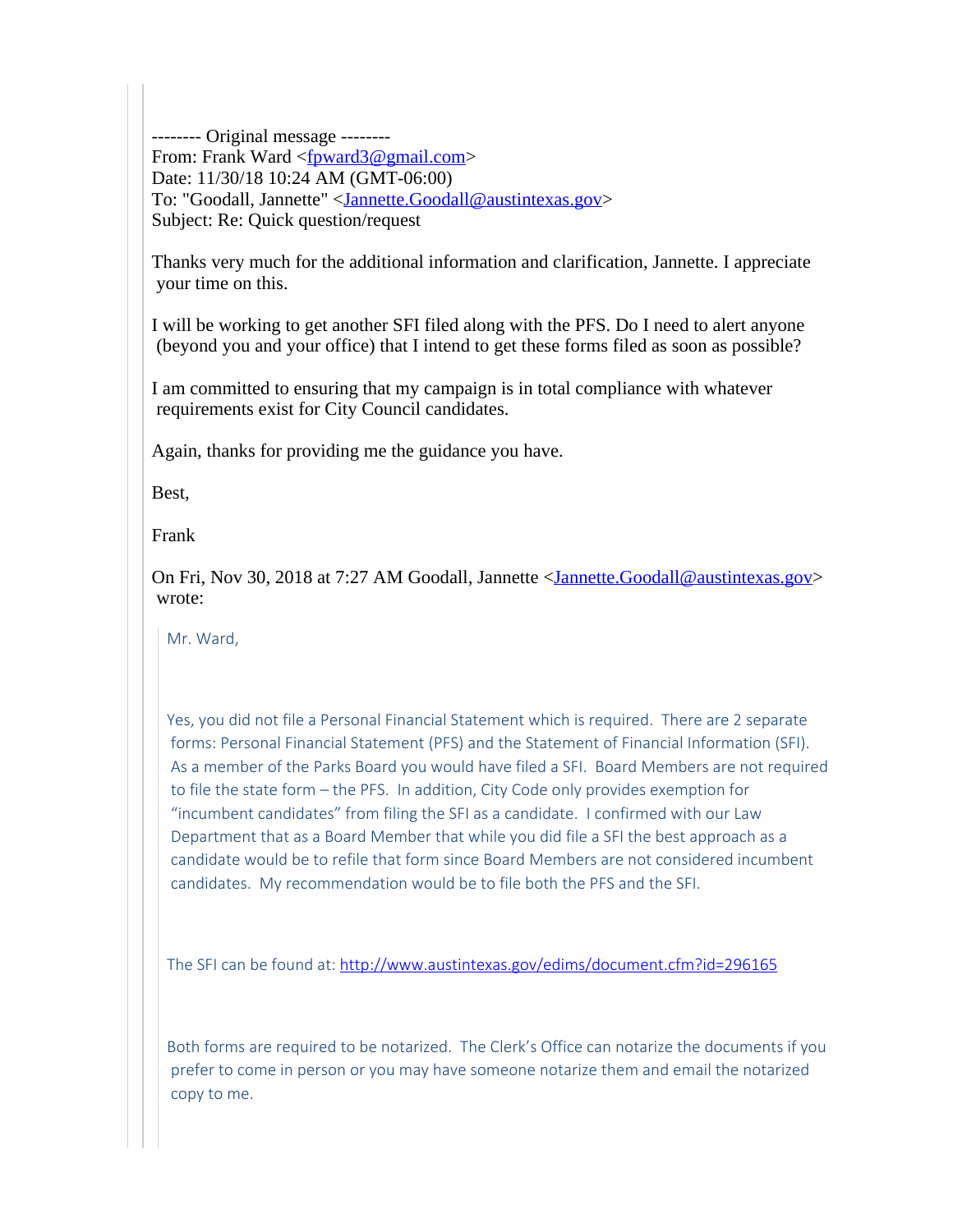**From:** Frank Ward [mailto: foward3@gmail.com] **Sent:** Thursday, November 29, 2018 2:43 PM **To:** Goodall, Jannette <[Jannette.Goodall@austintexas.gov](mailto:Jannette.Goodall@austintexas.gov)> **Subject:** Re: Quick question/request

Jannette,

Thanks very much for your prompt response.

To clarify, are you saying that I am missing a Personal Financial Statement and need to fill out what you provided at this link: [https://www.ethics.state.tx.us/forms/pfs18-](https://www.ethics.state.tx.us/forms/pfs18-LOCAL.pdf) [LOCAL.pdf](https://www.ethics.state.tx.us/forms/pfs18-LOCAL.pdf)

If that's the case, it seems I misunderstood the requirement (i.e. I thought that the Annual Financial Statement that I'd filed as part of my Parks & Rec. Board duties was all I was responsible for). That said, if I misunderstood, I want to get this rectified as quickly as possible.

Do I need to alert any other office (other than yours) that I will be submitting this form?

Also, thank you for looking into whether or not I would again need to file an Annual Financial Statement (even though I think it would be covering the same period as the one I already submitted). On that note, it was brought to my attention that I may need to make a correction to that originally filed form.

If that's the case, could you please advise me as to how best to go about doing that?

Thank you for your time and assistance. Looking forward to hearing more from you soon.

Best,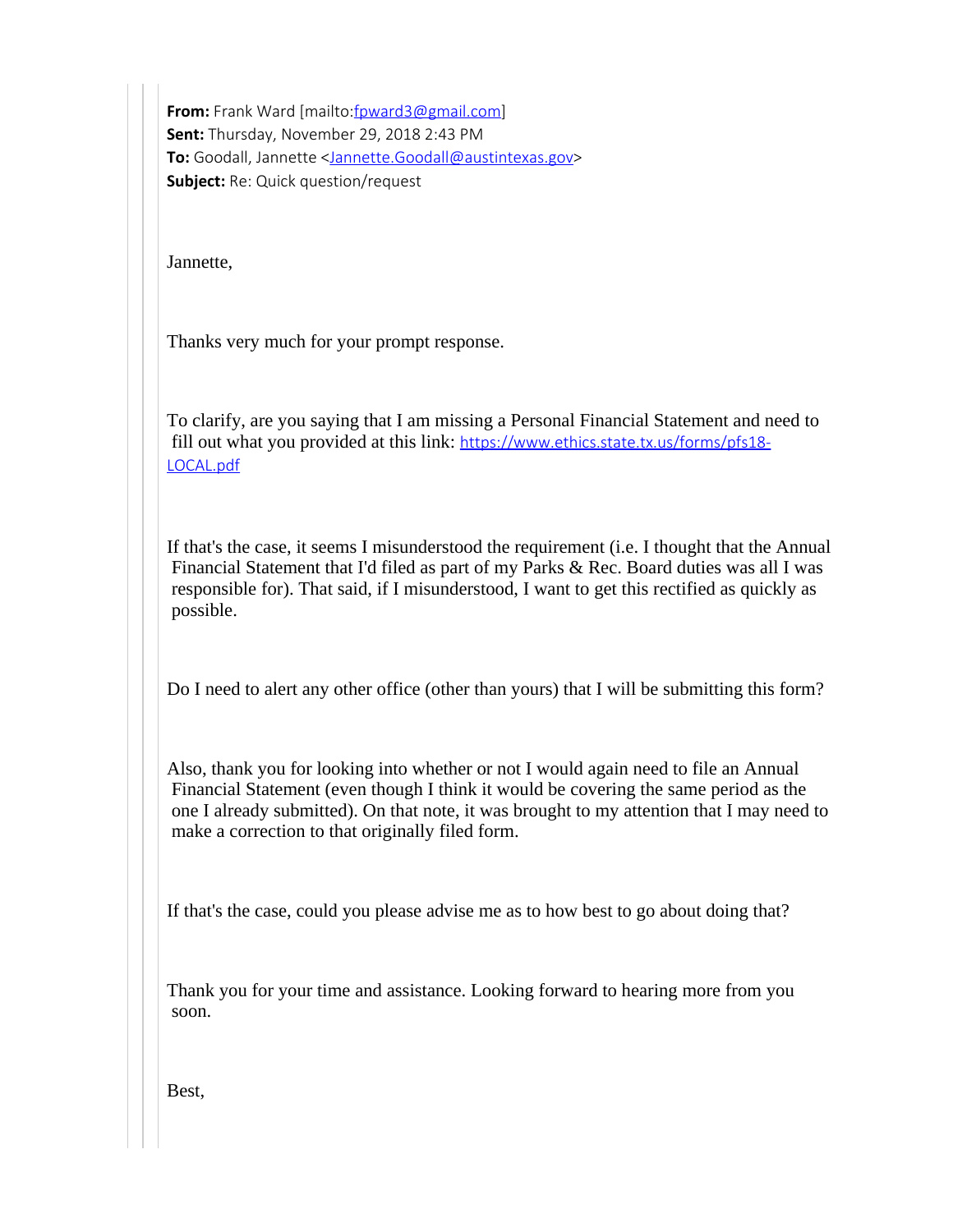Frank

On Thu, Nov 29, 2018 at 1:20 PM Goodall, Jannette [<Jannette.Goodall@austintexas.gov](mailto:Jannette.Goodall@austintexas.gov)> wrote:

Mr. Ward,

Below is the link to the Personal Financial Statement. This form is not one that you would have filed as a board member.

<https://www.ethics.state.tx.us/forms/pfs18-LOCAL.pdf>

Attached is the Statement of Financial Information which you filed as a Parks and Recreation Board on January 21, 2018. I am confirming if as a Board Member you would be considered an "incumbent candidate" and would not need to refile the Statement of Financial Information.

**From:** Frank Ward [mailto:[fpward3@gmail.com\]](mailto:fpward3@gmail.com) **Sent:** Thursday, November 29, 2018 11:14 AM **To:** Goodall, Jannette [<Jannette.Goodall@austintexas.gov](mailto:Jannette.Goodall@austintexas.gov)> **Subject:** Quick question/request

Good morning, Jannette,

I hope this message finds you well. I'm writing to see if can please provide me with a copy of the annual financial statement and/or personal financial statement I had to file when I became a Parks & Rec. Board Commissioner. I recall filing the form(s) towards the beginning of this year (and that they covered 2017).

I also want to clarify/confirm that I didn't need to file those a second time as a